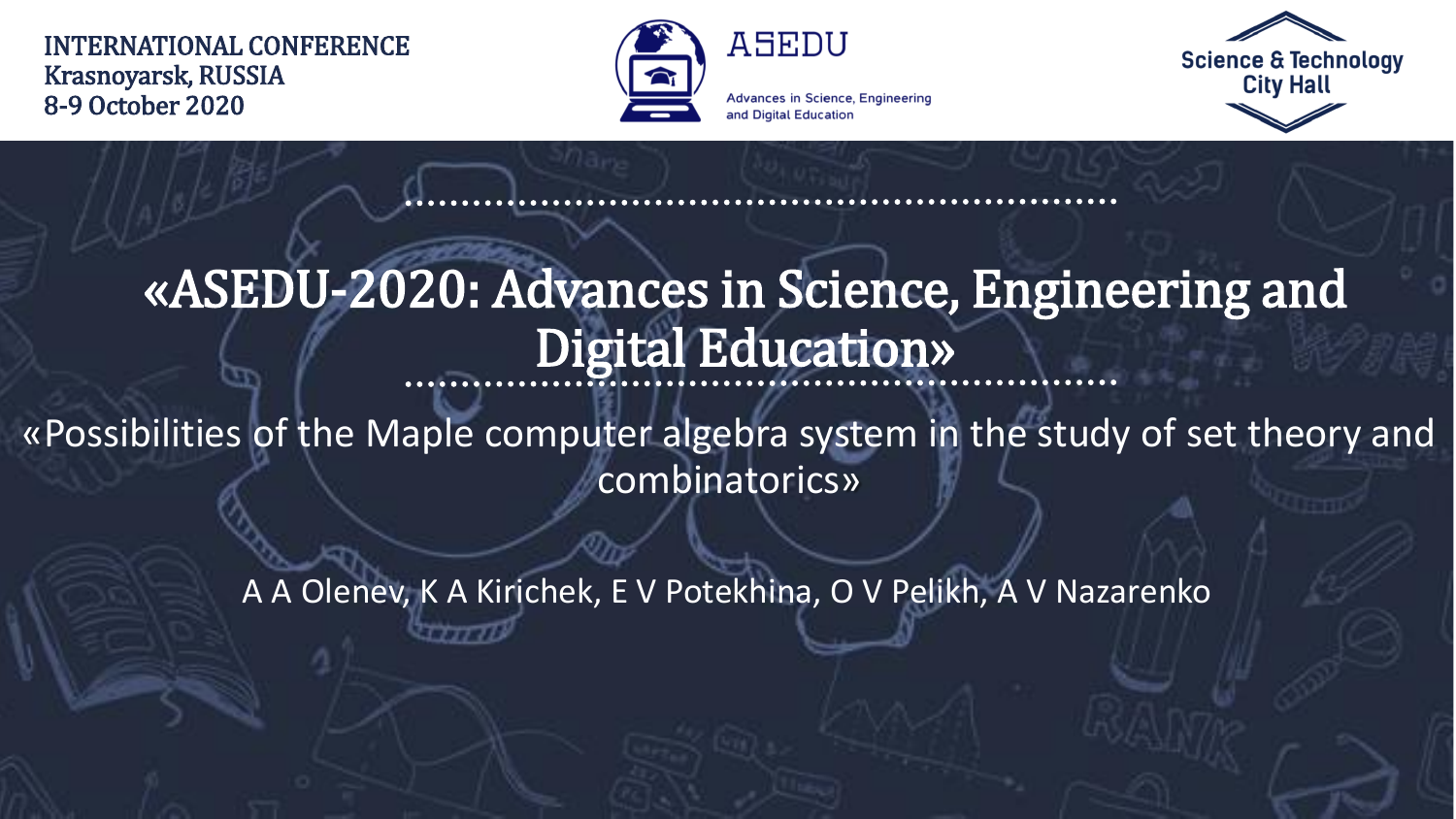

## Problem statement

- The need to improve the efficiency and depth of mathematical training of students in the context of the introduction of new information and communication technologies.
- The basic section of both discrete and continuous mathematics is "Set theory", the study of which is a difficult task.
- Development of the application "Set theory" based on the Maplet package of the Maple computer algebra system.
- Visual demonstration of performing operations on sets.
- Acquisition of the skill of solving problems in set theory and the simplest problems in combinatorics.
- Control of solving problems in set theory.
- Control of the solution of the simplest problems of combinatorics.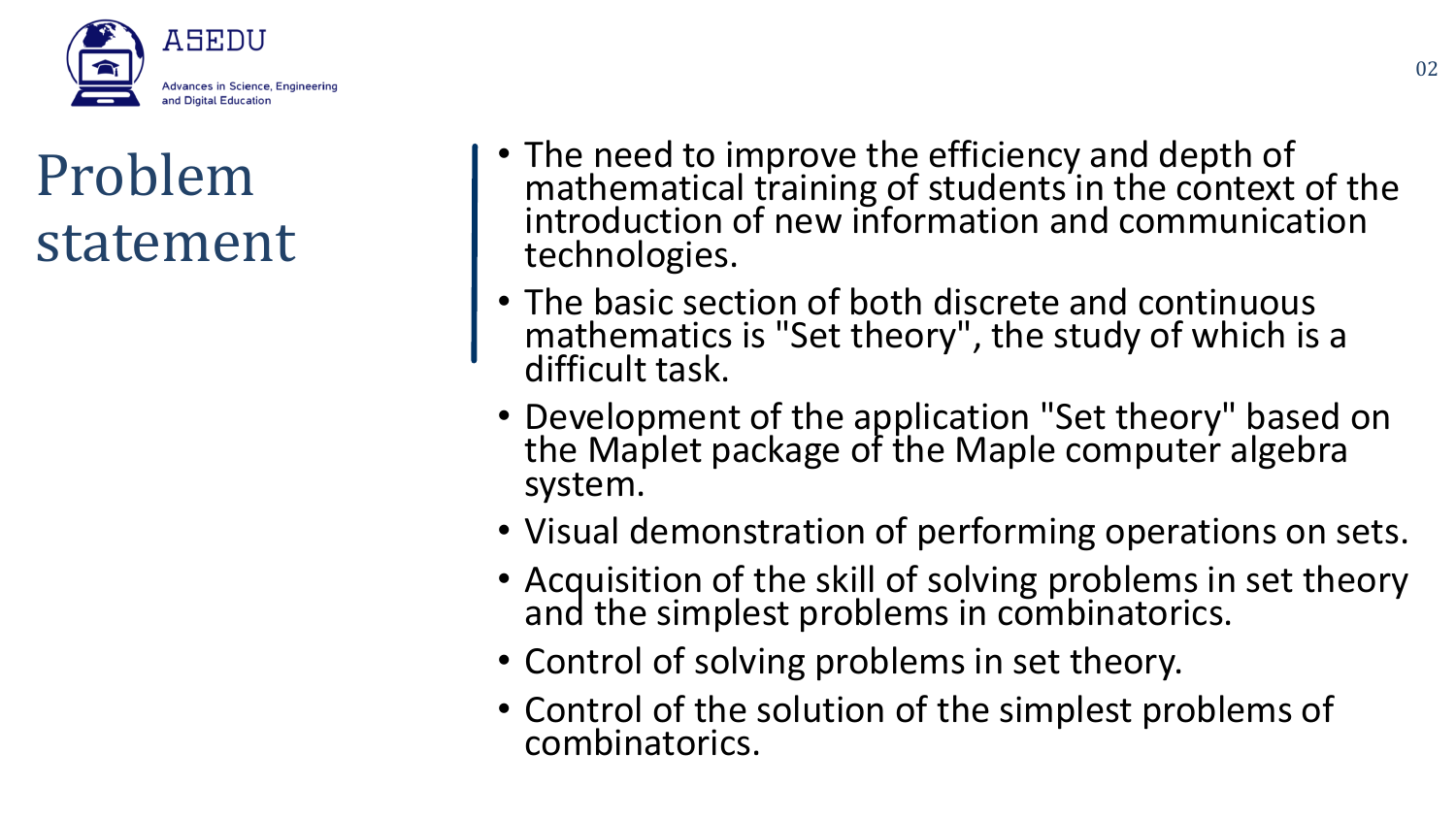

# Solution methods

- The developed application "Set theory" has the following features:
- 1. Introduce or automatically create new problems using operations (addition, union, intersection, difference, symmetric difference, Cartesian product) of set theory.
- 2. To check the correctness of the solution of problems in set theory and the simplest problems in combinatorics.
- 3. Solve problems for individual operations with instructions for each operation.
- 4. Refer to reference material and receive a message about the correctness of assignments.
- Analytical Testing Method:

answer:  $= (m, n)$  -> if ( $m = n$ ) then RETURN (CORRECT) else RETURN (INCORRECT) fi: >randomize (): >

 $F:$  = rand (8..15): G: = rand (3..5):

- $> A: = F($ :
- $B: = G()$ :

answer:  $= A * B$ :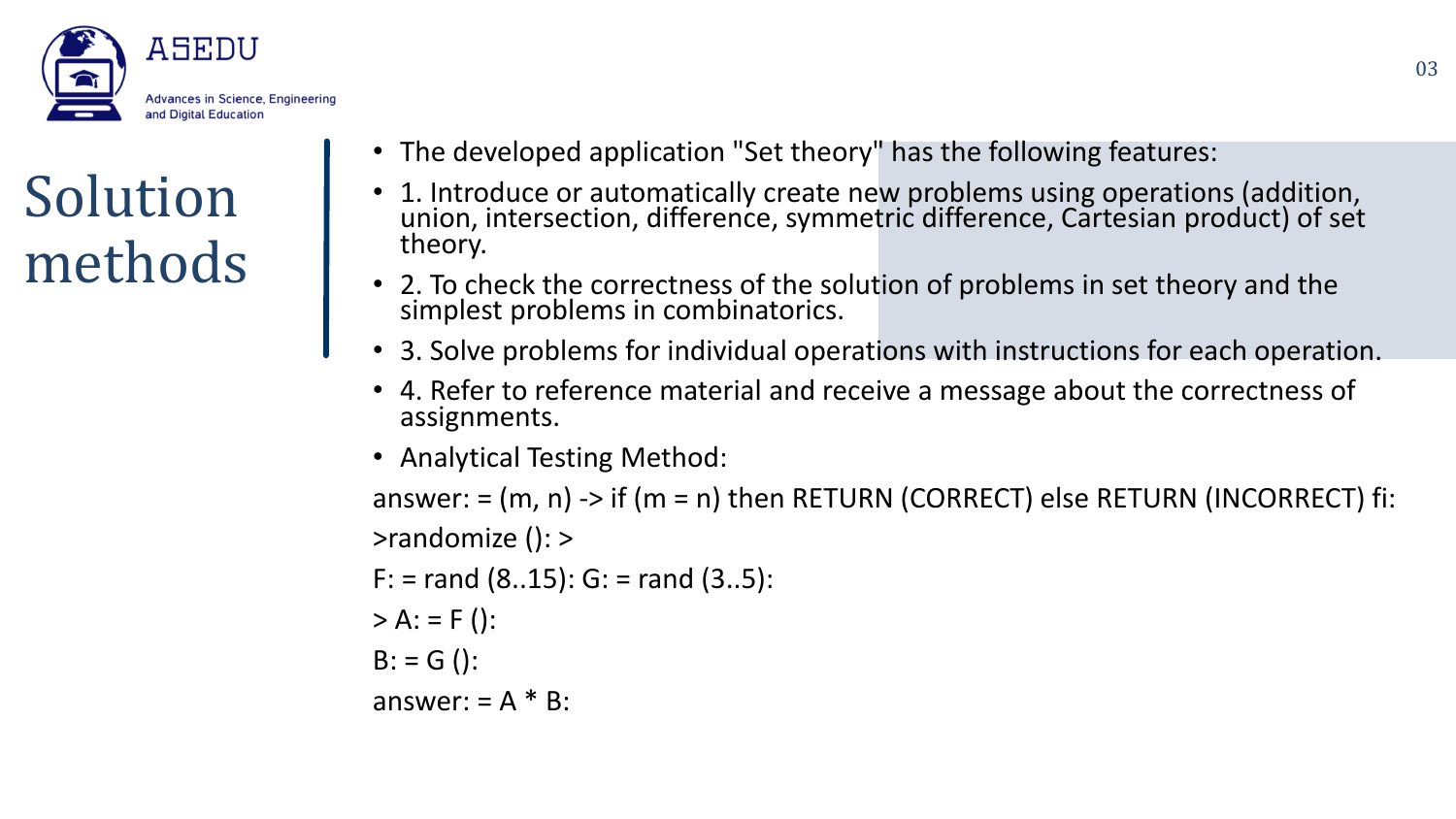

# Conclusions

The Maple computer algebra system can significantly facilitate the teacher's work:

1) managing the independent work of a large number of students;

2) demonstration and implementation of the main provisions of set theory; 3) the formation of the ability and skill to solve problems of set theory and combinatorics.

- The application "Set theory" has been developed.
- An application for state registration for a computer program has been submitted.
- The certificate of state registration of the computer program "Program for visualization of the basic operations of set theory" was received (part of the developed application "Set theory").